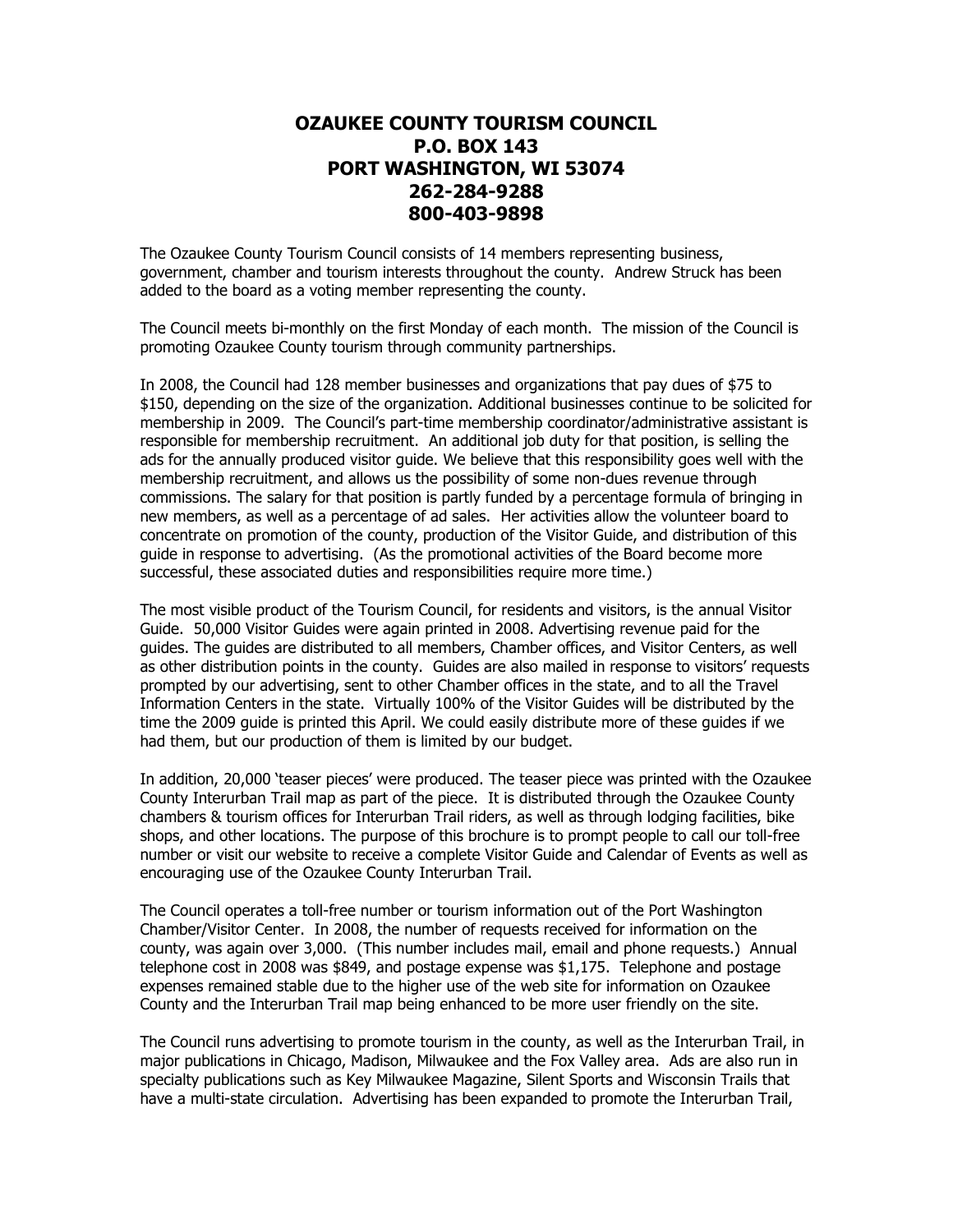both within existing ads, as well as on its own. These ads generate the calls we receive on our toll-free number. In 2008, \$21,500 was spent on advertising.

From January 2008 through December 2008, the tourism main page of the web site had over 7,000 hits for the year with a monthly average of 593. The Interurban Trail main page of the web site had over 12,250 hits with a monthly average of 1,022 per month. Web traffic to both the trail & tourism sites continued to increase. Web addresses for both tourism and the Trail are included in all of the ads placed by the Council.

The Council operates informational booths at the Ozaukee County Fair and is represented at the Wisconsin State Fair, annually. Though we are not in a position to create and staff events ourselves, due to the volunteer nature of the board, we do take advantage of opportunities to promote the County and its amenities when presented. In 2008 we had a presence at the information booths at the Strawberry Fest & Wine & Harvest Fest in Cedarburg. These festivals attract 50,000 people, many from out of state.

The Wisconsin Department of Tourism reported that for 2007, (latest year figures available) tourism in Ozaukee County resulted in over \$106 million in sales revenues. Tourism spending in the county has increased each year since 1993. Tourism spending in 2007 **resulted in \$130,000 in county sales tax revenues**. Out of the 72 counties in the state, Ozaukee County ranks 35 in tourist expenditures. The Tourism Council believes that their activities continue to have a significant impact on generating additional revenue for the county and its businesses.

In 2007, the Council produced an updated Discover Wisconsin program segment, with funding received from the County. This segment has a county-wide scope, focusing on: historic sites, recreational opportunities, events & festivals, the arts, shopping. It will encompass all four seasons. The episode aired April 5 & 6, and November 1, 2008. It will air again in early August 2009. We anticipate this program to raise the profile of Ozaukee County as a tourism destination even higher than it has been.

Also in 2008, we continued to work on a long-range plan for the organization. This involved a restructuring of our committees, with the goals of utilizing the talents of all Board Members and helping to develop board leadership.

The Council has continued to hold a hard line on budgeted expenses for 2009. Continued increases in the cost of advertising, the responsibility of promoting the Interurban Trail, along with a hike in the associated fulfillment expenses have resulted in the Council approving a deficit budget. Aside from the Council's part-time staff person, all of the Council's expenses continue to reflect only the cost of materials, services, etc. of its activities. All dollars received, either from the County or membership dues are allocated to these expenses. The labor continues to be donated by the volunteer board members, with the assistance of the Chambers, visitor centers, and businesses.

Mary Monday OCTC President 2008 - 2009